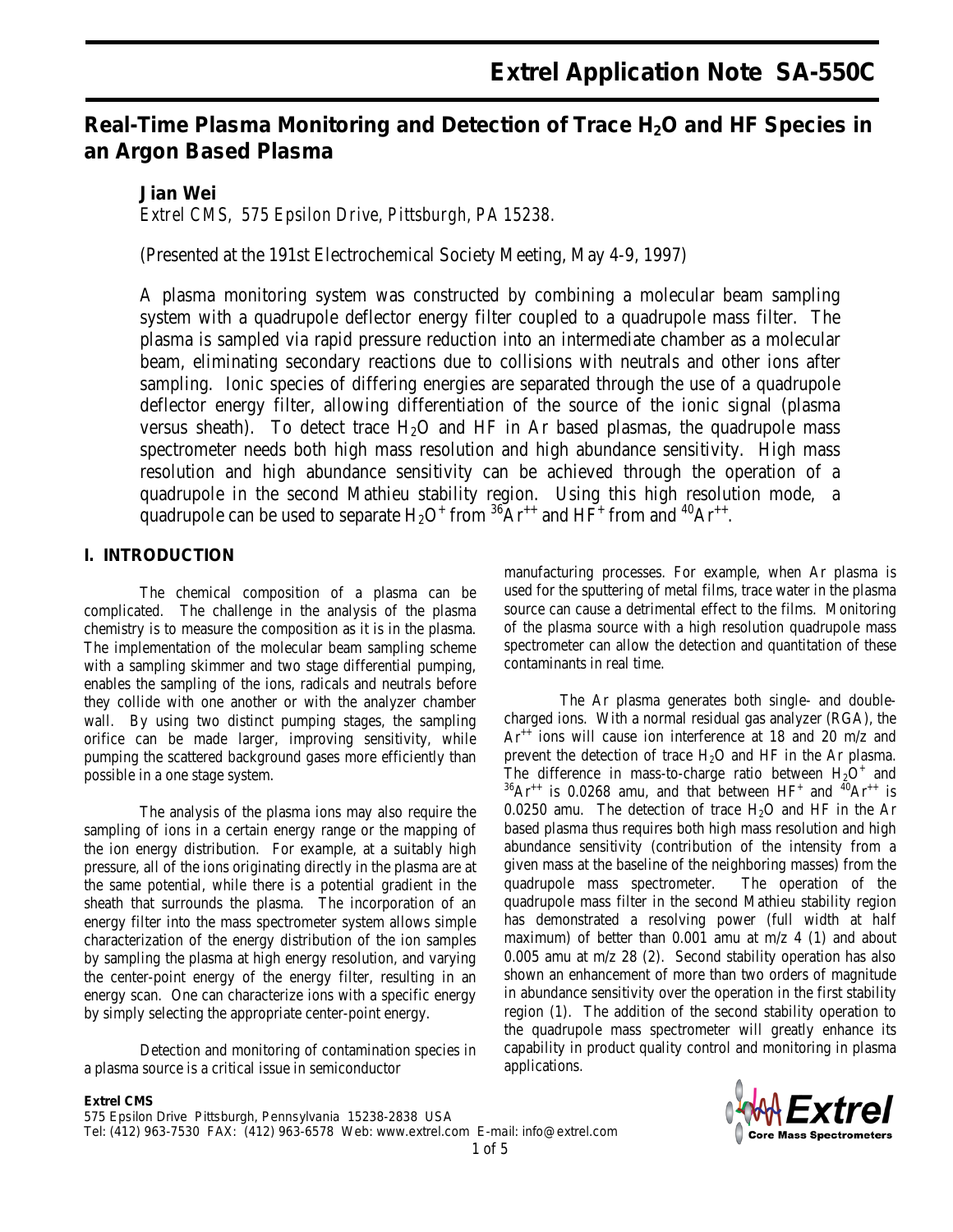#### **II. EXPERIMENTAL**

The plasma monitoring measurements were performed on an Extrel two stage molecular beam sampling system, shown in Figure 1. A molecular beam sampling approach with two stage differential pumping is used here to avoid the collision of the ions, radicals and neutrals with one another and with the chamber walls. The floating skimmer, which separates the plasma source and the first stage chamber, provides the mechanism to sample the positive or the negative ions. The beam chopper can be utilized to perform modulated beam measurements to differentiate beam components from residual gas background (scattered species) or, via a suitable bias voltage, to exclude the ions from the plasma source when the neutrals and radicals are being analyzed. Radicals and neutrals are then ionized by the electron impact (EI) ionizer situated in the second stage chamber. The quadrupole deflector energy filter behind the EI ionizer is designed to select ions in a particular kinetic energy range or to provide an energy scan for the ions. The off-axis arrangement for the quadrupole mass filter and ion detector also reduces the background noise from photons, electrons and other high kinetic energy species originating in the plasma.



**Figure 1.** Schematic of the Plasmatron chamber. The plasma source which was monitored in this work was a DC glow discharge, mounted directly to the molecular beam

#### **Extrel CMS**

575 Epsilon Drive Pittsburgh, Pennsylvania 15238-2838 USA Tel: (412) 963-7530 FAX: (412) 963-6578 Web: www.extrel.com E-mail: info@extrel.com

2 of 5



sampling system chamber. The schematic for the DC glow discharge is shown in Figure 2.



**Figure 2.** Schematic for DC glow discharge chamber.

The mass filter used in the plasma monitoring study was an Extrel Merlin MEXM-500 system consisting of a 19 mm diameter quadrupole operating at 1.2 MHz. Merlin control electronics were used for instrument control and data acquisition.

Three different gas mixtures were analyzed in the DC plasma. Two mixtures were maintained at 1.0 Torr: 99.99% pure Argon; and a mixture of  $SF_6$  (1%),  $H_2$  (3.67%), Ar  $(1.0\%)$  and N<sub>2</sub> (balance). 'Pure' C<sub>2</sub>H<sub>6</sub> was used for the appearance potential measurements, with the gas pressure maintained at 0.11 Torr.

The DC glow discharge voltage applied to the cathode was about -2kV, except for the  $C_2H_6$  plasma where the voltage was -3.8 kV. The DC glow discharge current was maintained at a fix current ranging from 4 to 9 mA. When the ions from the plasma were analyzed, the EI filament was turned off.

For the high resolution second stability work, an Extrel Merlin MEXM-500B mass spectrometer system (9.5 mm quadrupole operated at 2.1 MHz) was used. The experiment was carried out in a vacuum chamber equipped with two variable leak valves, with ions generated from the resulting residual gasses using an axial molecular beam ionizer with a heated cathode tungsten filament. The  $36Ar$  isotope (abundance: 0.337%) from a leak of Ar gas into the chamber was used to generate the  ${}^{36}Ar^{++}$  ions, and ionization fragments of perfluorotributylamine (PTA) was used to react with the background  $H_2O$  to provide the  $HF^+$  ions.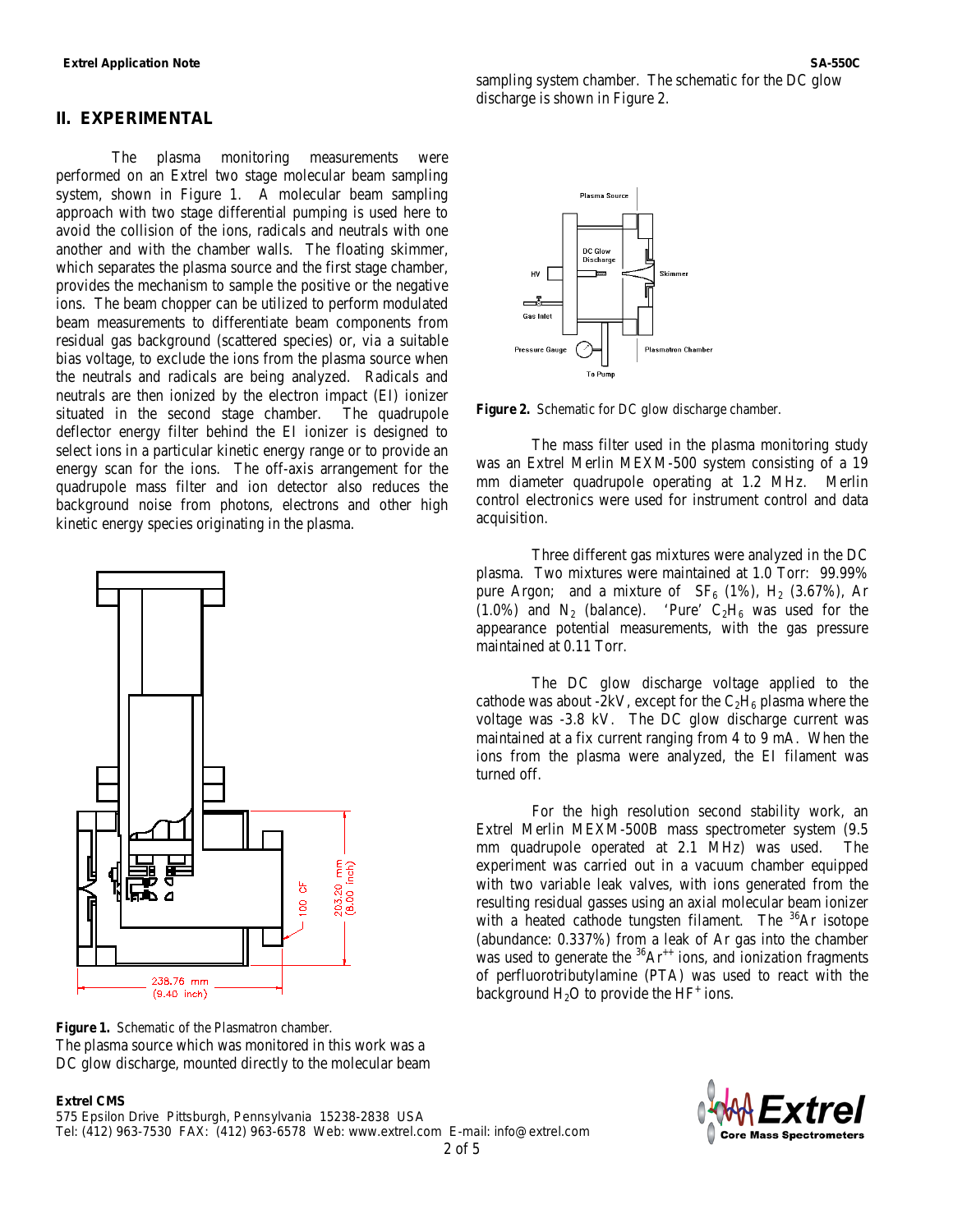### **A. Plasma Monitoring with the First Mathieu Stability Region**

Figure 3 shows the EI mass spectrum for the neutral plasma products from the DC glow discharge in  $C_2H_6$ . The  $C_2H_6$  pressure in the discharge chamber was maintained at 0.11 Torr and the resulting background pressure in the ionizer chamber was  $2.9 \times 10^{-7}$  Torr. The DC Glow discharge voltage was kept at -3.8 kV, with the discharge current at 7.0 mA.. The ions from the plasma source were blocked off with a high positive voltage on the beam chopper. The electron impact ionizer was operated with the electron energy set at 15 eV. The ion signals at 15, 16 and 26 m/z are due to the products from the glow discharge and these product species are CH3,  $CH<sub>4</sub>$  and  $C<sub>2</sub>H<sub>2</sub>$  respectively. Figure 4 shows the appearance potential measurements performed on the  $C_2H_2$  species. Estimate on the appearance potential by a linear fit to the data yields a fitted value of 12.33 eV (the true value would require a calibration of the appearance potential with a known standard compound).



**Figure 3.** EI mass spectrum for neutral plasma products from  $C_2H_6$ .



**Figure 4.** The appearance potential measurements for  $C_2H_2$  Species.

**Extrel CMS** 

Figure 5 shows the mass spectrum for the positive ions produced from the DC glow discharge in Ar. The Ar pressure in the discharge chamber was maintained at 1.0 Torr. The ions at 40 and 20 m/z are  ${}^{40}Ar^+$  and  ${}^{40}Ar^{++}$  respectively. The naturally occurring  ${}^{36}Ar$  isotope shows up at 36 m/z and the background  $H_2O$  at 18 m/z. Due to a low concentration of doubly charged Ar<sup>++</sup> ions, the contribution of  ${}^{36}Ar^{+}$  at 18 m/z is very small. The ion energy distribution for the  $^{40}Ar^{+}$  is shown in Figure 6. The  $^{40}Ar^+$  from the plasma peaks at about 17.5 eV with a FWHM (full width at half maximum) of about 1eV. This narrow energy distribution indicates that most of the  $^{40}Ar^+$  ions got to the quadrupole mass filter without a collision with other gas species. Figure 7 shows the energy scan for the  ${}^{40}Ar^+$  ions coming from the DC glow discharge of Ar at 2.0 Torr. Other parameters were kept the same as those used for Figure 6. The broader distribution of the ion kinetic energy demonstrates that the  ${}^{40}Ar^+$  ions experienced more gas phase collisions at a higher Ar pressure in the plasma chamber.



**Figure 5.** Positive ions from Ar DC glow discharge plasma.



**Figure 6.** Ion energy scan for Ar<sup>+</sup> ions from the DC glow discharge at 1 Torr.



575 Epsilon Drive Pittsburgh, Pennsylvania 15238-2838 USA Tel: (412) 963-7530 FAX: (412) 963-6578 Web: www.extrel.com E-mail: info@extrel.com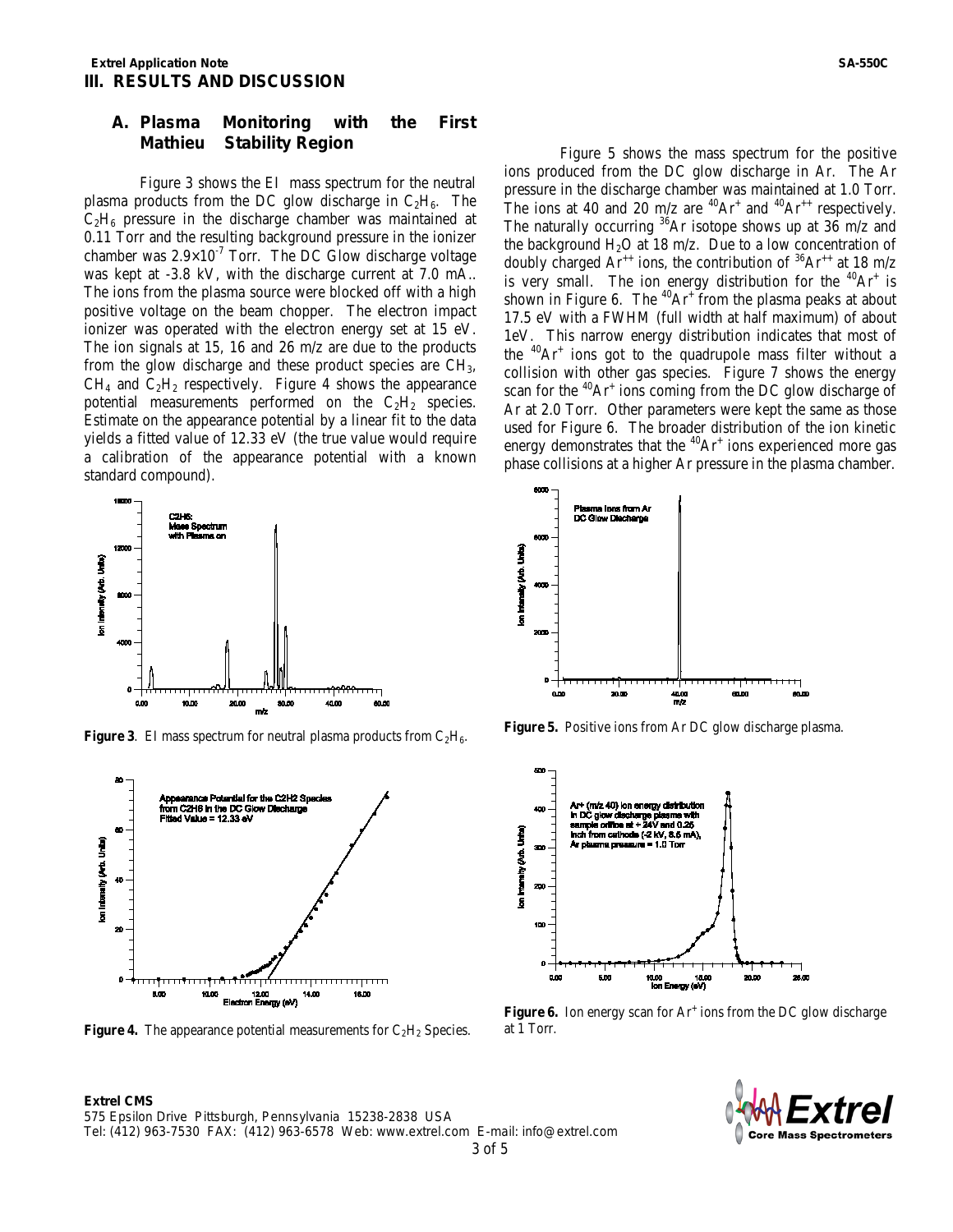

**Figure 7.** Ion energy scan for  $Ar^+$  ions from the DC glow discharge at 2 Torr.

The energy scans shown in Figures 6 and 7 also demonstrate that the energy resolution of the quadrupole deflector energy analyzer is better than 1 eV.

Figure 8 shows the mass spectrum for the negative ions from the DC glow discharge in the gas mixture containing SF6. The most dominant ions are  $F$  at 19 m/z. The tailing for the F- peak indicates the presence of ions with very high kinetic energy. Energy scan on the  $F$  ions (not shown here) demonstrated a very broad energy distribution (close to 100 eV).



**Figure 8.** Negative ions from the DC glow discharge in the gas mixture with  $SF<sub>6</sub>$ .

# **B. Trace H2O and HF in Ar Based Plasmas and Second Mathieu Stability Region**

Figure 9 shows the separation of  $H_2O^+$  and <sup>36</sup>Ar<sup>++</sup> in the second stability region. The Ar pressure in the ionizer was  $1.05 \times 10^{-5}$  Torr, with a partial pressure of  $3.5 \times 10^{-8}$  Torr for the  $10^{36}$ Ar isotope. The ratio between Ar<sup>+</sup> and Ar<sup>++</sup> was about 10%. The  $H<sub>2</sub>O<sup>+</sup>$  ions were due to the residual water background in the ionizer. The FWHM of the  $H_2O^+$  peak is about 0.008 amu. The tailing of the  $H_2O^+$  peak into the mass position of <sup>36</sup>Ar<sup>++</sup> is negligible and the abundance sensitivity is only limited by the

#### **Extrel CMS**

575 Epsilon Drive Pittsburgh, Pennsylvania 15238-2838 USA Tel: (412) 963-7530 FAX: (412) 963-6578 Web: www.extrel.com E-mail: info@extrel.com 4 of 5

signal-to-noise level on the baseline. This demonstrates the high resolving power (high mass resolution) as well as the high abundance sensitivity with the second stability operation of the quadrupole mass filter.



**Figure 9.** Separation of  $H_2O^+$  and <sup>36</sup>Ar<sup>++</sup> in the second stability region.

Figure 10 shows the separation of  $HF^+$  and  ${}^{40}Ar^{++}$  in the second stability region. The Ar pressure in the ionizer was  $9.3 \times 10^{-6}$  Torr. About 10% of the Ar ions produced were Ar<sup>++</sup> ions and  $HF<sup>+</sup>$  ions were produced by the chemical reactions between the ionization fragments of perfluorotributylamine (PTA) with the background  $H_2O$ . As a comparison with the results shown in Figure 9, similar mass resolution and abundance sensitivity are shown here.



**Figure 10.** Separation of  $HF^+$  and  ${}^{40}Ar^{++}$  in the second stability region.

### **IV. CONCLUSIONS**

The molecular beam sampling system in plasma analysis avoids the secondary reactions due to collisions with neutrals and other ions after sampling. With two distinct pumping stages, the sampling orifice can be made larger to improving sensitivity, while the scattered background gases